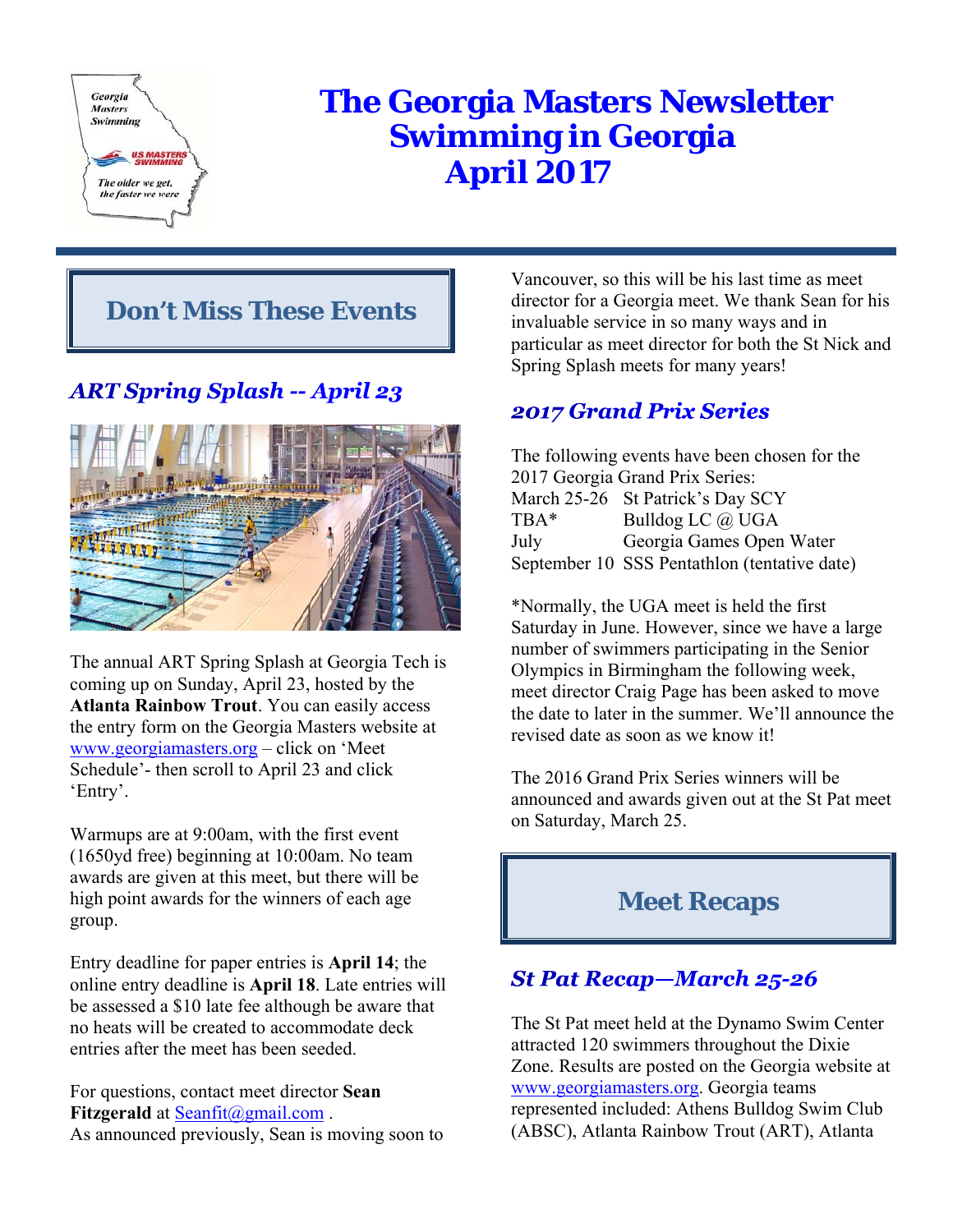Water Jocks (AWJ), Andrew & Walter Young YMCA (AWYY), Classic City Masters (CCM), Concourse Masters (CONC), host team Dynamo Masters (DYNA), Georgia Killer Whales (GMKW), Golden Tigers Aquatic Club (GTAC) Nautical Milers (NAUT), Marietta Stingrays (RAYS), Swim Atlanta Masters (SAMS), Southside Seals (SSS), and YMCA Grayfins (YGF).



**Linda Zollweg, Pam McClure, Carrie Hughes, and Anna Catanese** 

Thanks to head referee **Ed Saltzman**, meet director **Sam Wilson**, and all the Dynamo volunteers for their time and energy spent putting on this meet!



**Go the Distance Winners – John Zeigler and Pat Edy** 

# **Other News**

## **2016 Grand Prix Awards**

The 2016 Grand Prix award winners were announced at the St Pat meet on March 25. These awards will be given out at the upcoming Spring Splash on April 23. Following are our winners:



Gina Grant (W18-24) Opio Douglas Jr (M18-24) Jennifer Orlando (W25-29) Sean Concepcion (M25-29) Abbey Burns (W30-34) Matthew Hunnemeder (M30-34) Sara Edwards (W35-39) Matthew Mills (M35-39) Eran Lotan (M40-44) Jennifer Hartig (W45-49) Mark Beatty (M45-49) Elaine Krugman (W50-54) Mark Rogers (M50-54) Karol Welling (W55-59) William Jencius (M55-59) Rebecca Hamilton (W60-64) Rob Copeland (M60-64) Margo Schneider (W65-69) Joe Hutto (M65-69)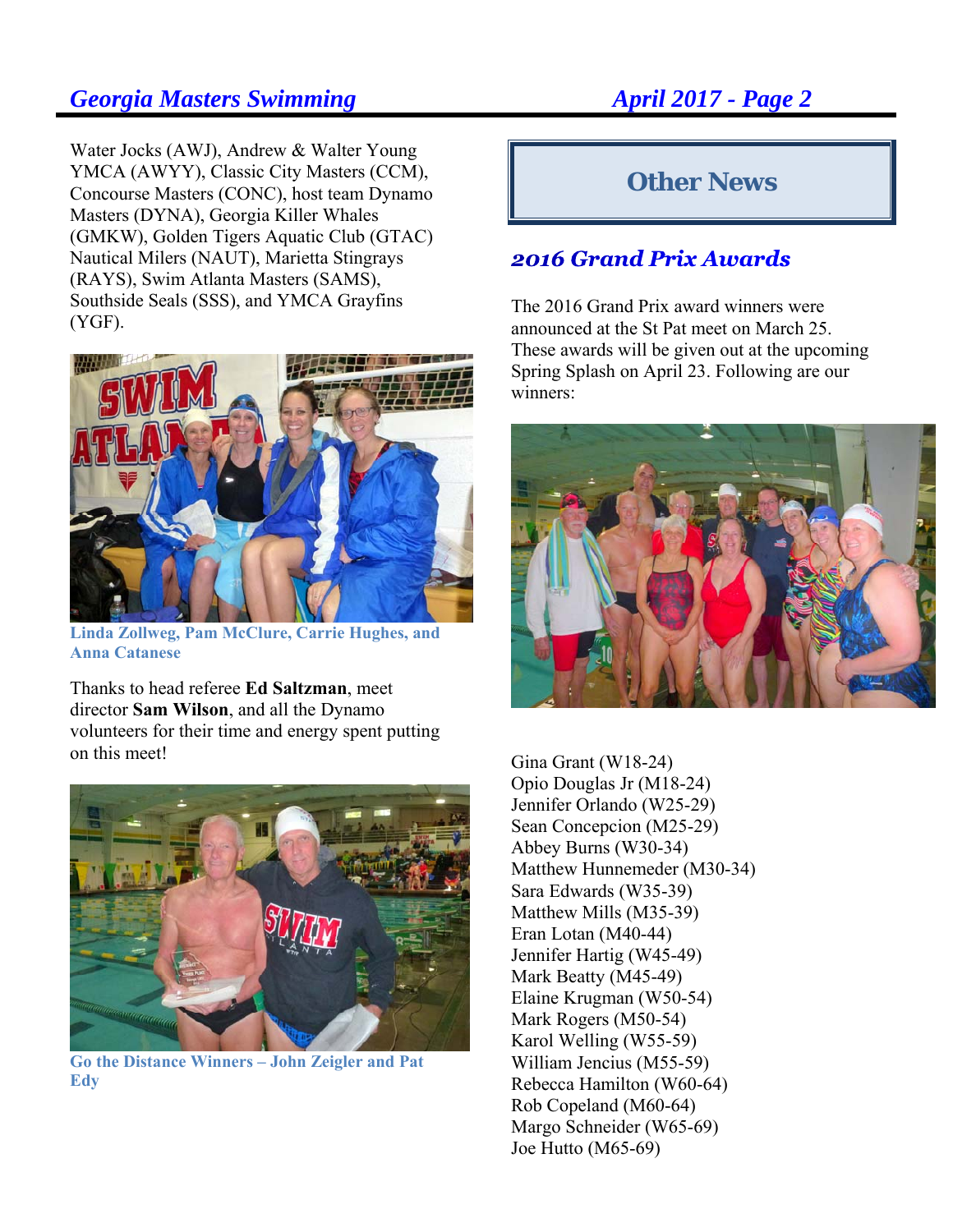### Sue Ottosen (W70-74) John Zeigler (M70-74) Craig Ray (M75-79) Hal Stolz (M80-84)



**Nautical Milers Grand Prix Winners** 

Congratulations to these well deserving award winners!

### **Welcome To My World! Four Ways To Involve Your Non-Swimming Spouse Or Partner** By Elaine Krugman



**Elaine and Bruce Krugman** 

Is your spouse or partner a non-swimmer? If so, chances are that your swimming life is a solo endeavor, and a foreign concept to him or her.

Having some separate interests and friends, in addition to having those that are shared, is healthy in a relationship. Rather than being constantly joined at the hip, it gives each person some time apart to pursue their passions, and blossom as an individual. In some relationships, though, it's the pursuit of those personal interests that create stress, resentment, and even jealousy.

If you find yourself nodding in the affirmative to that last statement, read on for ideas on how you can enjoy your swimming life to the fullest; and, keep peace and harmony in your relationship.

First of all, remember that it should be a two-way street. To receive the support you would like to have for your swimming, you will need to be supportive as well, so both of your needs are met. In my case, for example, my retired husband, Bruce, is a glass artist and has a small hobby business selling his creations. I offer my enthusiastic support by assisting him with sales at craft shows, and I run his online business on Etsy. We are a team in every sense of the word.

When I decided to take up my high school sport of swimming after 31 years out of the pool, my nonswimming husband lost a gym workout buddy. Rather than sulking and resenting me for joining U.S. Masters Swimming and spending six mornings a week training in water rather than by his side, we found ways for him to get involved, and support my passion.

Here are four ways you can get your partner involved with your swimming:

First, share your goals. I shared my goals with Bruce, so he understood what I was trying to achieve. By being on the same page, he could offer the appropriate type of emotional support at the right time. (It's all perspective, right? Coming in last place in a swim race is just fine with me if I achieve a personal best time! In that case, congratulations and a smile are much more appreciated than a solemn look, when I return to the bench.)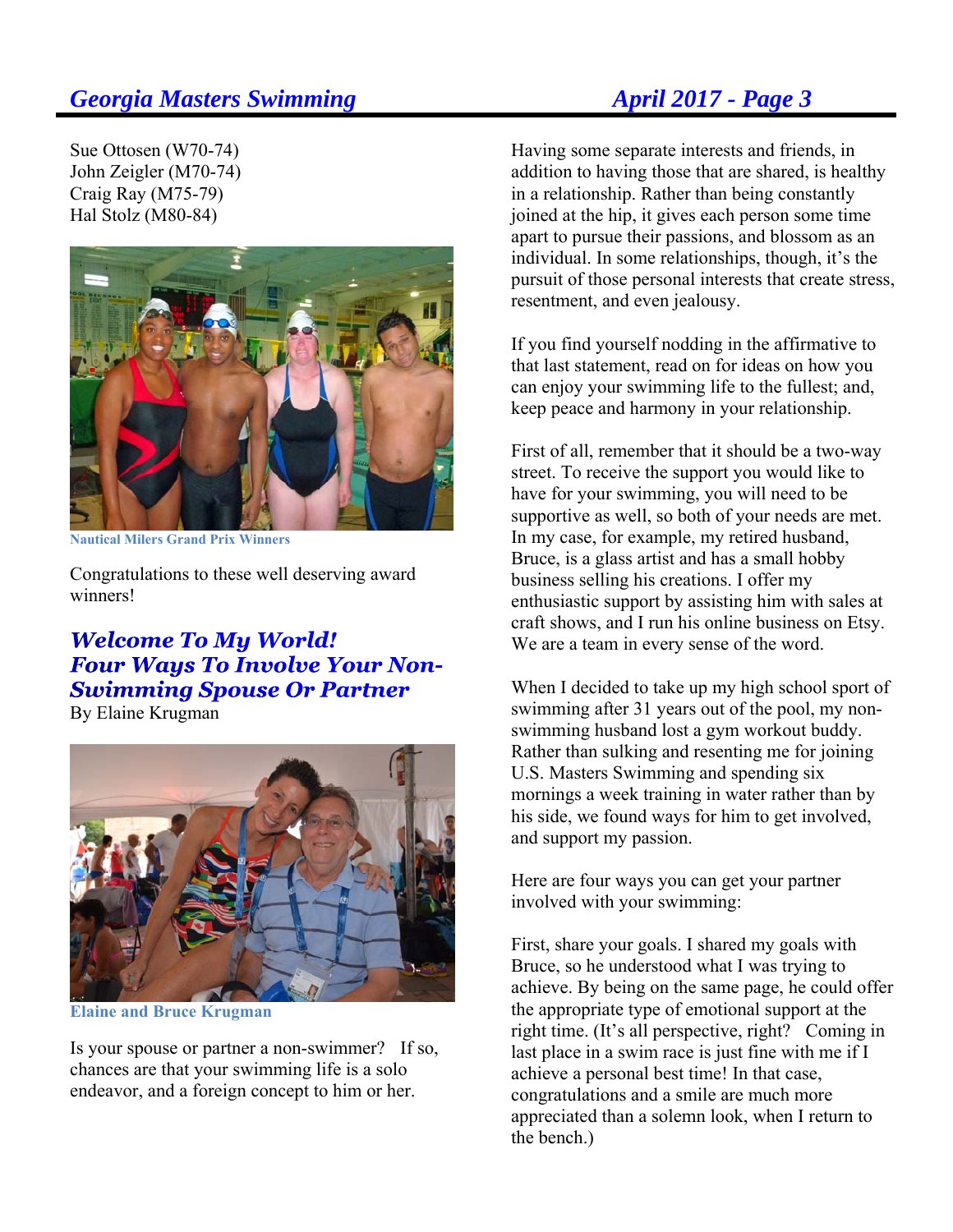### Second, enlist the help of your partner during your training sessions. If your schedules permit, bring your partner to the pool with you periodically to time your practice races, count laps, or even shoot stroke videos.

Video is such a powerful objective feedback tool, because the camera doesn't lie or sugarcoat your stroke flaws. I had Bruce shoot videos of my stroke, so I could send them to my part-time coach, and post them on the U.S. Masters Swimming Discussion Forums for feedback. As the critiques rolled in, Bruce would sit down with me to read them. I would then point my flaws out on the video, so he could learn how to spot them from up on deck. Over the past seven years, he has gotten so good at spotting flaws that he can see them in other swimmers at swim meets! He can also walk alongside me on deck while I swim, and watch for any flaw I want him to look for in my strokes. Even though I'm a solo swimmer, Bruce has become my valued "deck coach".

Third, get your partner involved as a valued asset at swim meets. Timers and lap counters are always needed and appreciated; so, that is one way to be right where the action is. In addition, your team never has enough photographers, especially if there are multiple teammates swimming in the same heat. Besides, the Georgia Masters Newsletter editor is always seeking photos to accompany swim meet reviews! (Editor's note: So true!!!)

How about shooting videos at the meet, in addition to taking photos? Bruce shoots video of my races, so I can review them and see where I need to make improvements. In addition, Bruce has gotten to know a lot of my swim buddies over the years, so he has even volunteered to video their races as well. He has become the team photographer at some meets, too! Being so involved makes swim meets so much for interesting and fun for Bruce, and he feels like he is part of the action, rather than a passive bystander.

Finally, make out of town swim meets about the two of you, not just all about you. Compromise,

and the two of you will be happy when you travel to a meet. Let your partner have an equal say about hotels, restaurants, and other activities. When Bruce and I traveled to Montreal for the 2014 FINA Masters Swimming World Championships, I let him call the shots for our post-meet activities and travels. (Fortunately, our interests overlap, so I was overjoyed at his desire to travel to Quebec City!)

Make the goal for you and your partner to be a team. Give just as much (or more) support as you expect to receive, and be willing to compromise. Most importantly (and one that will have a lasting impact), express gratitude for the support you receive. You can never say "thanks" enough, or show your appreciation too much.



"We travel more yards than football players, we kick more than soccer players, and we flip more than gymnasts. Its cause we're **SWIMMERS!**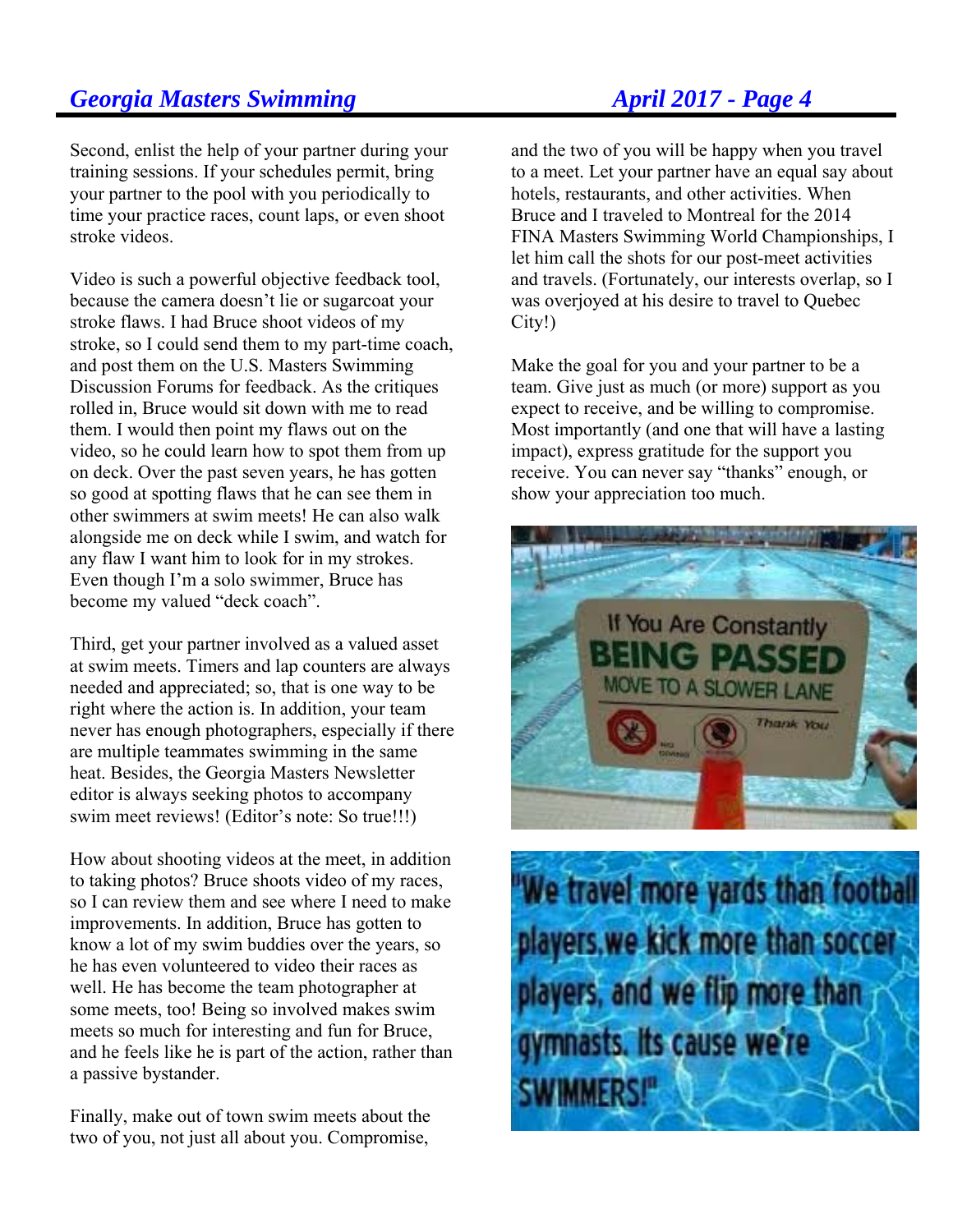| <b>Upcoming Events</b>  |                                                                                                                                                |                  |                                                                         |  |  |  |  |
|-------------------------|------------------------------------------------------------------------------------------------------------------------------------------------|------------------|-------------------------------------------------------------------------|--|--|--|--|
| <b>April 2017</b>       |                                                                                                                                                |                  |                                                                         |  |  |  |  |
| $8-9$                   | Dixie Zone SCY Championships - Cary, NC                                                                                                        | $23*$            | Atlanta Rainbow Trout SCY Spring Splash @<br>Georgia Tech               |  |  |  |  |
| $27 - 30$               | USMS Spring SC Nationals - Riverside, CA                                                                                                       |                  |                                                                         |  |  |  |  |
| <b>May 2017</b>         |                                                                                                                                                |                  |                                                                         |  |  |  |  |
| $4*$                    | Georgia LMSC Conference Call @ 7:15pm;<br>contact Lisa Watson if you'd like to access the<br>call $-\underline{\text{lisa.watson}(a)}$ ung.edu | $4 - 7$          | YMCA SCY Nationals - Sarasota, FL                                       |  |  |  |  |
| <b>June 2017</b>        |                                                                                                                                                |                  |                                                                         |  |  |  |  |
|                         | Georgia LMSC Conference Call @ 7:15pm                                                                                                          | 3                | 1-3m Open Water Championships -<br>Chattanooga, TN                      |  |  |  |  |
| $\overline{\mathbf{4}}$ | 9+m Open Water Championships -<br>Chattanooga, TN                                                                                              | $5-10$           | National Senior Games - Birmingham, AL<br>(not a USMS recognized event) |  |  |  |  |
| $17*$                   | Bulldog LC Invitational at UGA (tentative)                                                                                                     | $30 - 2$         | Dixie Zone LC Championships - Greenville,<br><b>SC</b>                  |  |  |  |  |
|                         |                                                                                                                                                | <b>July 2017</b> |                                                                         |  |  |  |  |
|                         | Georgia LMSC Conference Call @ 7:15pm                                                                                                          | $1 - 2$          | Dixie Zone LC Championships - Greenville,<br><b>SC</b>                  |  |  |  |  |
| $8*$                    | Georgia Games Open Water                                                                                                                       |                  |                                                                         |  |  |  |  |
| <b>August 2017</b>      |                                                                                                                                                |                  |                                                                         |  |  |  |  |
|                         | Georgia LMSC Conference Call @ 7:15pm                                                                                                          | $2 - 6$          | USMS Summer LC Nationals - Minneapolis,<br><b>MN</b>                    |  |  |  |  |
| September 2017          |                                                                                                                                                |                  |                                                                         |  |  |  |  |
|                         | Georgia LMSC Conference Call @ 7:15pm                                                                                                          | $9*$             | Southside Seals Pentathlon - Steve Lunquist<br>Aquatic Center           |  |  |  |  |
| $9*$                    | Georgia LMSC Annual Meeting                                                                                                                    | $13 - 17$        | <b>USMS</b> Convention - Dallas, TX                                     |  |  |  |  |
| $23*$                   | Swim Across America Open Water                                                                                                                 |                  |                                                                         |  |  |  |  |

Information on these and other Dixie Zone events can be found on the Dixie Zone website at www.dixiezone.org/Meets.htm. \*Dates in red are Georgia LMSC events.

# *Who Y*=*All Can Call*

| <b>Name</b>           | <b>Title</b>              | <b>Phone</b>       | Email                              |
|-----------------------|---------------------------|--------------------|------------------------------------|
| Rob Copeland          | Long Distance             | $(678)$ 817-1602   | rob copland@comcast.net            |
| Donna Hooe            | Coaches Chair             | $(912) 884 - 6456$ | rdhooe $1$ @juno.com               |
| Sean Fitzgerald       | Vice-Chair                | $(404)$ 496-4422   | $seanfit(\omega gmail.com)$        |
| <b>Bob Kohmescher</b> | Newsletter Editor         | $(770)$ 722-2192   | bobk340@comcast.net                |
| Ian King              | Member At Large           | $(678)$ 471-8483   | Ianeking roswell@hotmail.com       |
| Elaine Krugman        | Contributing Editor       | $(678) 603 - 1543$ | ekrugman@aol.com                   |
| <b>Bill Lotz</b>      | Member At Large           | $(404)$ 261-1906   | blotz@mindspring.com               |
| David Morrill         | Safety                    | $(770) 862 - 2533$ | latycar@latycar.org                |
| Britta O'Leary        | Member At Large           | $(636)$ 295-3222   | b.boesing@gmail.com                |
| Andy Rettig           | <b>LMSC</b> Registrar     | $(678)$ 417-6411   | $\arcti\frac{g}{\omega}$ gmail.com |
| Ed Saltzman           | Treasurer, Records, Meet  | $(770)$ 442-9075   | swimsalt@bellsouth.net             |
|                       | Sanctions, Communications |                    |                                    |
| Jeff Tacca            | Member At Large           | $(404)$ 256-0733   | $\text{itacca}(a)$ comcast.net     |
| <b>Lisa Watson</b>    | <b>LMSC Chair</b>         | $(770)$ 497-1901   | lisa.watson@ung.edu                |
|                       |                           | $(678)717 - 3646$  |                                    |
| Karol Welling         | Secretary                 | $(770)$ 631-9195   | krw83@mindspring.com               |
| John Zeigler          | Fitness                   | $(770)$ 972-7981   | jvzeigler@bellsouth.net            |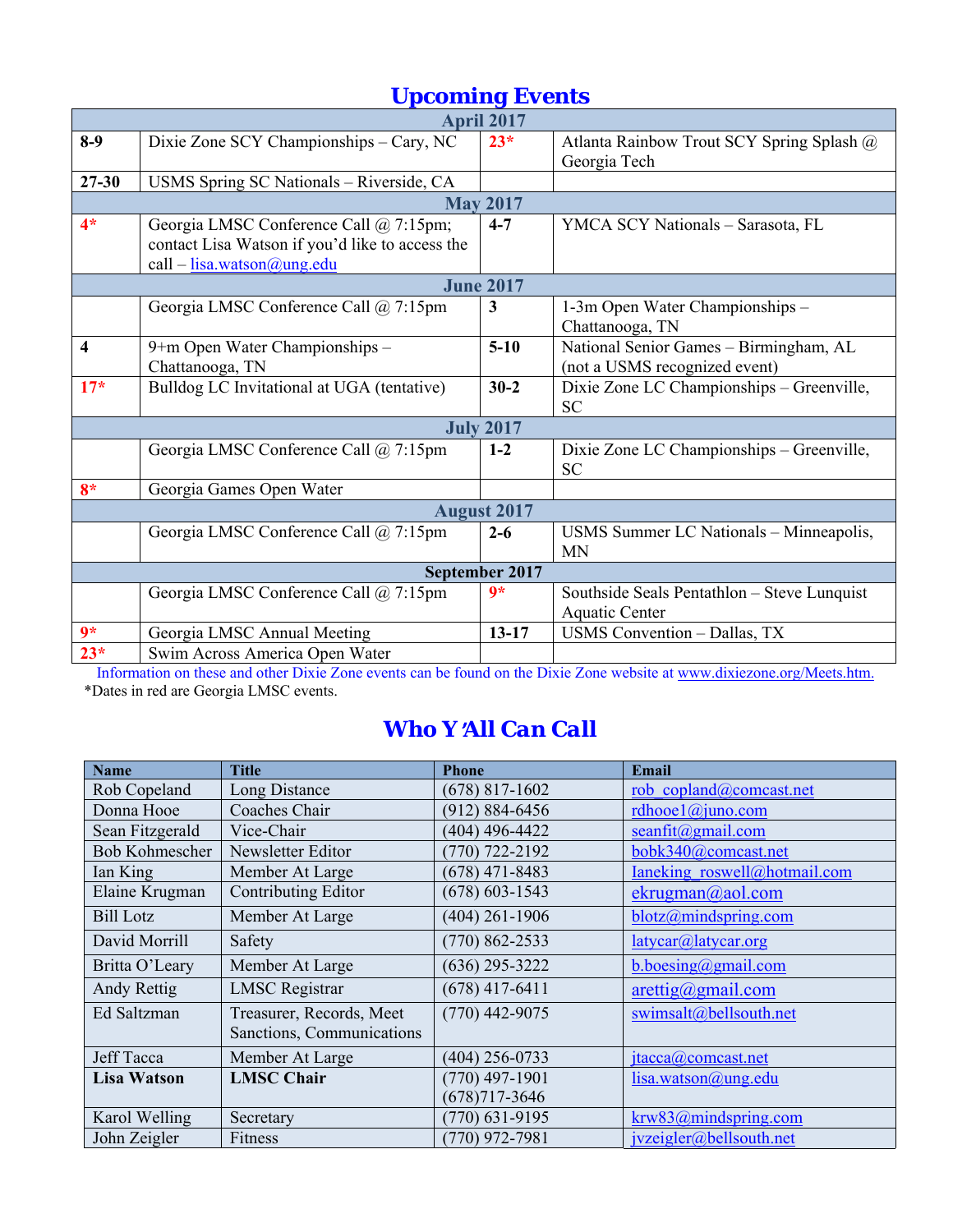## *Swim Websites*

| <b>Name</b>                             | Website                                                          |
|-----------------------------------------|------------------------------------------------------------------|
| Athens Bulldog Swim Club                | http://www.athensbulldogs.com                                    |
| <b>Atlanta Rainbow Trout</b>            | www.atlantarainbowtrout.com/                                     |
| Atlanta Water Jocks                     | www.atlantawaterjocks.com                                        |
| Chastain Park Athletic Club             | www.ChastainParkAthleticClub.org                                 |
| <b>Concourse Athletic Club Masters</b>  | https://www.wellbridge.com/concourse-athletic-club/sandy-springs |
| <b>DeKalb Aquatics Masters</b>          | http://dagswim.com                                               |
| Dixie Zone                              | www.dixiezone.org                                                |
| <b>Dynamo Masters</b>                   | www.dynamomasters.com/index.html                                 |
| Frances Meadows Aquatic Center          | http://www.gainesville.org                                       |
| Fyns                                    | http://www.fynsmasters.com                                       |
| Georgia Masters Swimming                | www.georgiamasters.org                                           |
| <b>Golden Isles Swimming</b>            | www.goldenislesswimteam.org                                      |
| John P. Thayer YMCA Masters Swim        | www.Columbusymca.com                                             |
| Nautical Milers Special Needs Swim Team | http://www.facebook.com/NauticalMilersSwimTeam                   |
| Northwest Georgia Aquatics              | www.teamunify.com/ganga                                          |
| <b>Richmond Hill Swim Club</b>          | http://richmondhillswimclub.com                                  |
| Savannah Masters                        | http://www.tlb975.wix.com/mastersswimming                        |
| <b>Stingrays Masters Swimming</b>       | www.stingraysswimming.com                                        |
| Swim Atlanta Masters                    | www.swimatlantamasters.com/                                      |
| <b>Swim Macon Masters</b>               | www.swimmacon.com                                                |
| <b>Tiftarea Tidal Wave</b>              | www.tiftareatidalwave.com                                        |
| <b>Warner Robins Aquanauts</b>          | http://wraswim.com                                               |
| Windy Hill Athletic Club Masters        | http://www.midtown.com/windyhill                                 |

## *Georgia Teams & Clubs*

| Georgia Clubs                          |             |                         |                                   |  |
|----------------------------------------|-------------|-------------------------|-----------------------------------|--|
| Name                                   | Abbr        | Contact                 | Email                             |  |
| Andrew & Walter Young YMCA             | <b>AWYY</b> | Iilonga Thandiwe        | linz.t@mindspring.com             |  |
| <b>Atlanta Rainbow Trout</b>           | <b>ART</b>  | Sean Fitzgerald         | seanfit@gmail.com                 |  |
| Atlanta Water Jocks                    | <b>AWJ</b>  | Lorenzo Benucci         | lbenucci@gmail.com                |  |
| <b>Brad Akins YMCA Barracudas</b>      | <b>BAYB</b> | <b>Meredith Carroll</b> | meredith@gapiedmontymca.org       |  |
| Chastain Park Athletic Club            | <b>CPAC</b> | Jim King                | jimkingusa@gmail.com              |  |
| <b>Concourse Athletic Club Masters</b> | <b>CM</b>   | Nancy Overheim          | cacmasteratl@gmail.com            |  |
| <b>DeKalb Aquatics Masters</b>         | <b>DAQM</b> | Melissa Wilborn         | dagswim@bellsouth.net             |  |
| Frances Meadows Aquatic Cnter          | <b>FMAC</b> | <b>Meghan Modisette</b> | mmodisette@gainesville.org        |  |
| Georgia Masters                        | <b>GAJA</b> | Lisa L Watson           | Lisa. Watson@ung.edu              |  |
| Golden Tiger Aquatic Club              | <b>GTAC</b> | <b>Nate Rhoads</b>      | nrhoads@brenau.edu                |  |
| <b>Gwinnett County Masters Club</b>    | <b>GMAC</b> | Destry Dispain          | Destry.Dispain@gwinnettcounty.com |  |
| John P. Thayer YMCA Masters            | <b>BARM</b> | <b>Scott Balkcum</b>    | sbalkcum@ymcacolumbusga.com       |  |
| Swim                                   |             |                         |                                   |  |
| Life Time Swim Georgia                 | <b>LTMS</b> | Ryan Bell               | ryanbell@msn.com                  |  |